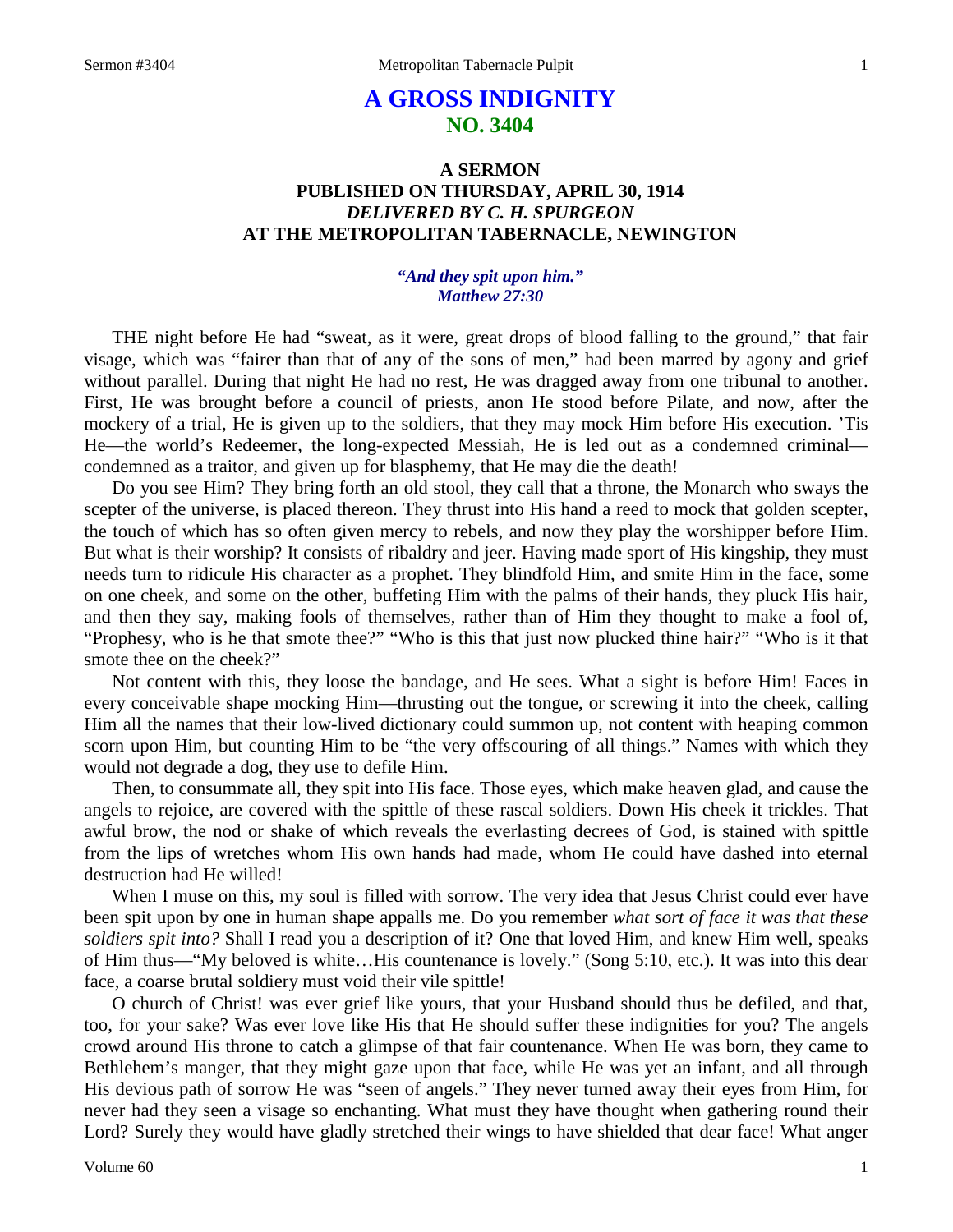must have filled their holy souls, what grief, if grief can be known by beings like themselves, when they saw these wretches, these inhuman creatures, spitting on Perfection!

Oh! how they must have grieved when they saw the nasty spittle about that mouth which is "most sweet," trickling down from those eyes which are "like the eyes of doves by rivers of waters," staining the cheeks which are "as a bed of spices, as sweet flowers," and falling on those lips which are "like lilies, dropping sweet smelling myrrh."

This is a subject upon which I must meditate, even though I cannot preach. I cannot describe it to you unless your soul can now draw near to your buffeted Master, unless the Holy Spirit shall give you a near and dear, an intimate, quiet, soul-satisfying view and vision of Him. I cannot give it to you. As well might I attempt to hold a candle to show you the sun as to hope, by anything that I can say, to touch your passions or move your hearts towards my dear Lord and Master, if the vision of Him does not move you to grieve for sin, and to love Him because He suffered thus for you. All I propose tonight is to offer just a few thoughts on this startling fact in the history of our redemption.

"They spit upon him." *Let us learn here the deep depravity of the human race.* When I see Adam in the midst of comfort putting forth his hand to take that one fruit which his Master had reserved for Himself, I see, indeed, sin and arrogance, daring assumption and a heinous crime. But I do not see so much of levity and lawlessness there as I do in this, that creatures should spit on the Creator. As I look through the annals of human guilt, I see strange stories of man in reckless, defiant rebellion against his divine sovereign. From that first evil hour until now, what strange monsters of guilt has the earth seen!

We have heard of rapine and murder, crimes for which new names have been coined to meet the new atrocities which have been committed, homicide, fratricide, patricide, and matricide, in which every sanctity of kin has been outraged. We have read of fornication, and of adultery, and of lusts worse than bestial. Good God! what is not man capable of? Take but the bit from his mouth, and the bridle from his jaws, and to what depth of iniquity will he not descend?

There is not a filthy dream that Satan ever had in the dark watches of his midnight reverie which man will not embody in act and carry out in all its grim and dread reality. Strange are those tales that have come from a far-off land, where the heathen worship in their darkness. They not merely bow down to blocks of wood and stone, but degrade themselves with vices into which we could never have imagined humanity could plunge.

O God! my heart is heavy as a stone, and smitten with very grief, when I think of what an evil thing man is. Why did You not sweep him from the world? How can You permit a viper so obnoxious to nestle in the bosom of Your providence? *Oh! why do You permit such a den of thieves* to wander abroad, such a cage of unclean birds to swing in ether, and to be carried by Your power round the sun? Why do You not blast it, smite its mountains with desolation, and fill its valleys with ashes of fire? Why do You not sweep the race clean away, and let their very name become a hissing and a scorn?

But my brethren, bad as man is, I think he never was so bad—or rather, his badness never came out to the full so much—as when gathering all his spite, his pride, his lust, his desperate defiance, his abominable wickedness into one mouthful, he spat into the face of the Son of God Himself. Oh! this is an act that transcends every other. There are other deeds connected with the crucifixion quite as malignant, but could there be any so vile? Surely we may say of the men that drove the nails into the Savior's hands that they did but that which they were ordered to do. They were soldiers, and because they were commanded by their military superiors, therefore, they did it.

But this was a gratuitous act, this was done without command, without any pressure. It was the base wickedness of their own hearts. Sin saw Perfection in its power, and it must spit on Perfection's cheeks. The creature, the erring creature, saw its Creator, in the mightiness of His condescension, putting Himself into His creature's power, and the creature spit upon Him to show how much He hated, how much He loathed, despised, abhorred, detested the very thought of Godhead, even when it was Godhead veiled in human flesh, and come into the world to redeem.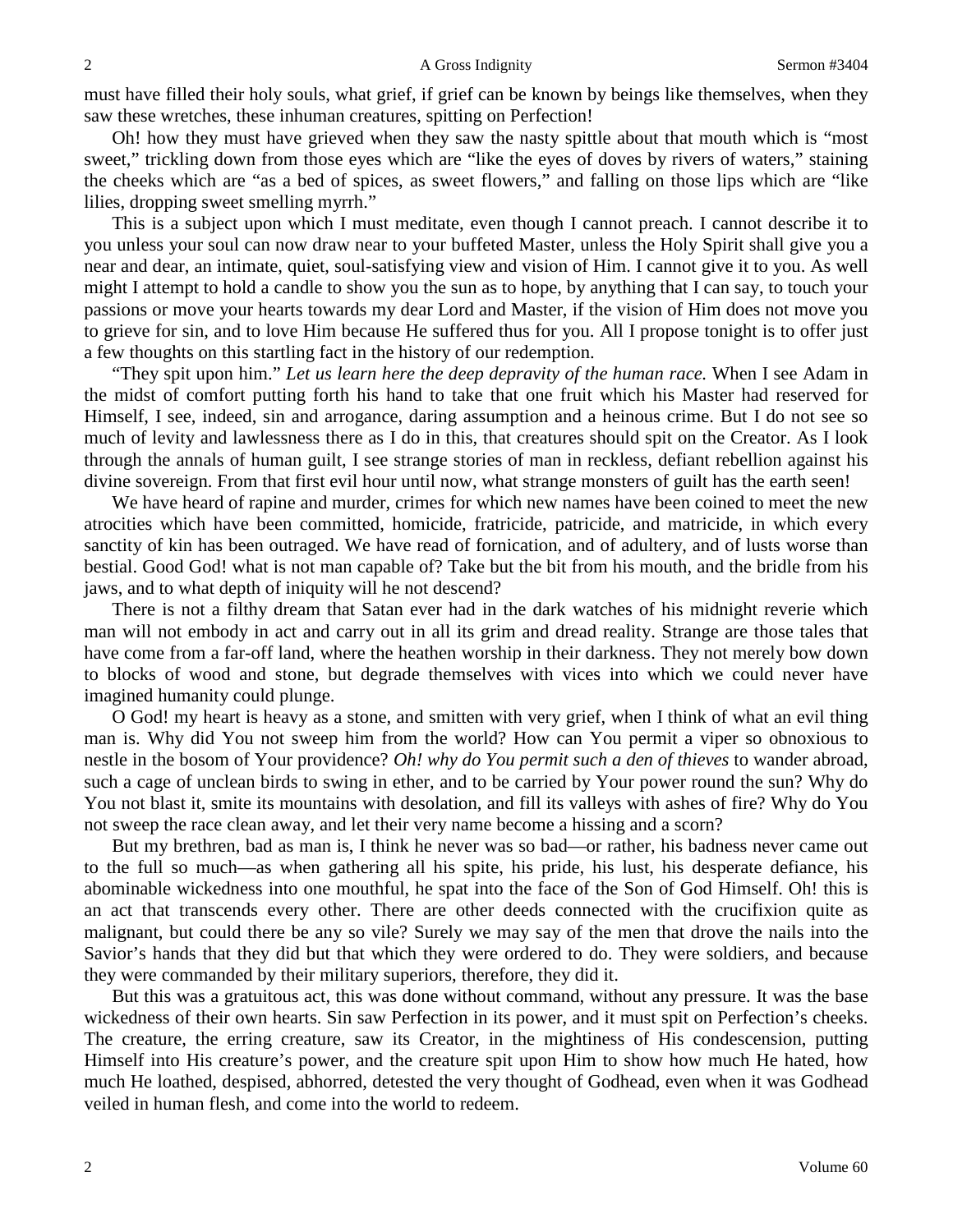And now, while you blush with me for human nature, thus foaming out its own reeking depravity, do pray recollect that *such is your nature, and such is mine*. Let us not talk of things in the general, but bring them home in particular. Just such a base wretch am I, and such a base wretch are you, my dear hearer, by nature, as were those who thus insulted our Lord. I need not go far for proofs, for if we have not spit into the Savior's face literally—that dear sorrow-scarred visage—we have, as opportunity offered, been rude and wanton as they.

Do not you remember the poor saint of God who talked to us of the things of the kingdom, and we laughed him out of countenance? Do we not remember that servant of ours, who anxiously longed to serve her God, but we threw every obstacle in her way, and never missed an opportunity of venting some jest or sneer upon her? And O, most precious Book of God, you legacy of my Redeemer, how often in the days of my unregeneracy have I spit on you, and thrust you into a corner, that the novel of the day might have my attention! I have bidden you lie still, that I might read the newspaper, or something more trivial, and it may be less innocent, might occupy my mind.

O, you ministers of Christ! how have our hearts despised you! And you, you lovely ones, the lowly in heart, who follow Christ in the midst of an evil generation, how often have we said hard things of you, mocked your piety, despised your humility, laughed at your prayers, and made jokes at those very expressions which showed the sincerity of your hearts! In all this what have we done? Have we not really spit into the face of Christ? Come, let us weep together, let us sorrow as those who mourn over a firstborn son, whose corpse lies unburied before them.

I have spit into my Savior's face, but mercy of mercies, He who stands before you tonight selfconvicted, can also add, "But He has not spit in mine, nay, He has kissed me with the kisses of His love," and He has said, "Go thy way; thy sins, which are many, are all forgiven; I have blotted out thine iniquities like a cloud, and like a thick cloud thy transgressions."

Melt, then, you eyes, and stream down these cheeks, you briny tears, when I remember that He whom I once despised has not despised me, that He whom I abhorred has not abhorred me, and that though we hid, as it were, our faces from Him, He has not hidden His face from us, but here we are, forgiven sinners, though once we assailed Him with indignity as gross as those who spat into His face.

Having propounded that melancholy fact, I pass on. May God the Holy Spirit impress each of these truths upon our minds, while I merely glance at them.

*Why was our Master's face full of spitting?* Sweet thought! Our faces were full of spots, and if the Master would save us, His face must be full of spots too, He had none of His own, therefore those spots shall be given Him from the lips of scoffers. You know it became Him who saved us, that in everything He should be made like unto us. We were wounded. What then? "He was wounded for our transgressions." We were sick, and He Himself "bare our sicknesses, and carried our sorrows." Since we were worms, He must say, "I am a worm, and no man." And we being sinful, He must needs bear our sin, and be numbered with the transgressors, and led away to die. In all things He must become a true substitute for those whom He came into the world to redeem.

And now, my soul, come here and look at this wondrous spectacle again. The face of your Lord Jesus Christ is filled with spitting! Was ever sight so loathsome and so disgusting as this? But mark, this is your case. Down your cheeks something worse than spittle ran, from your eyes there flowed something worse than came from the lips of soldiers, and from your mouth there has gushed forth a stream which is worse than that which came upon the Savior's face. Come, look at this glass tonight, my dear brethren and sisters in Christ, for the face of Christ is the glass of your souls. What He endured mirrors forth what we were by nature.

Oh! what spots there were in us! What hellish spots that streams of water could not wash away! What evils of every kind!—pride, and anger, and lust, and defiance of God! Spots, did I say? Why, sure the sun has looked upon our faces, and we have become black all over as the tents of Kedar. 'Tis no more with us now a matter of spots, by nature we are as the Ethiop, black, thoroughly black, but glory be unto His name, His spots have taken away your spots, this spittle has made us clean, we are black no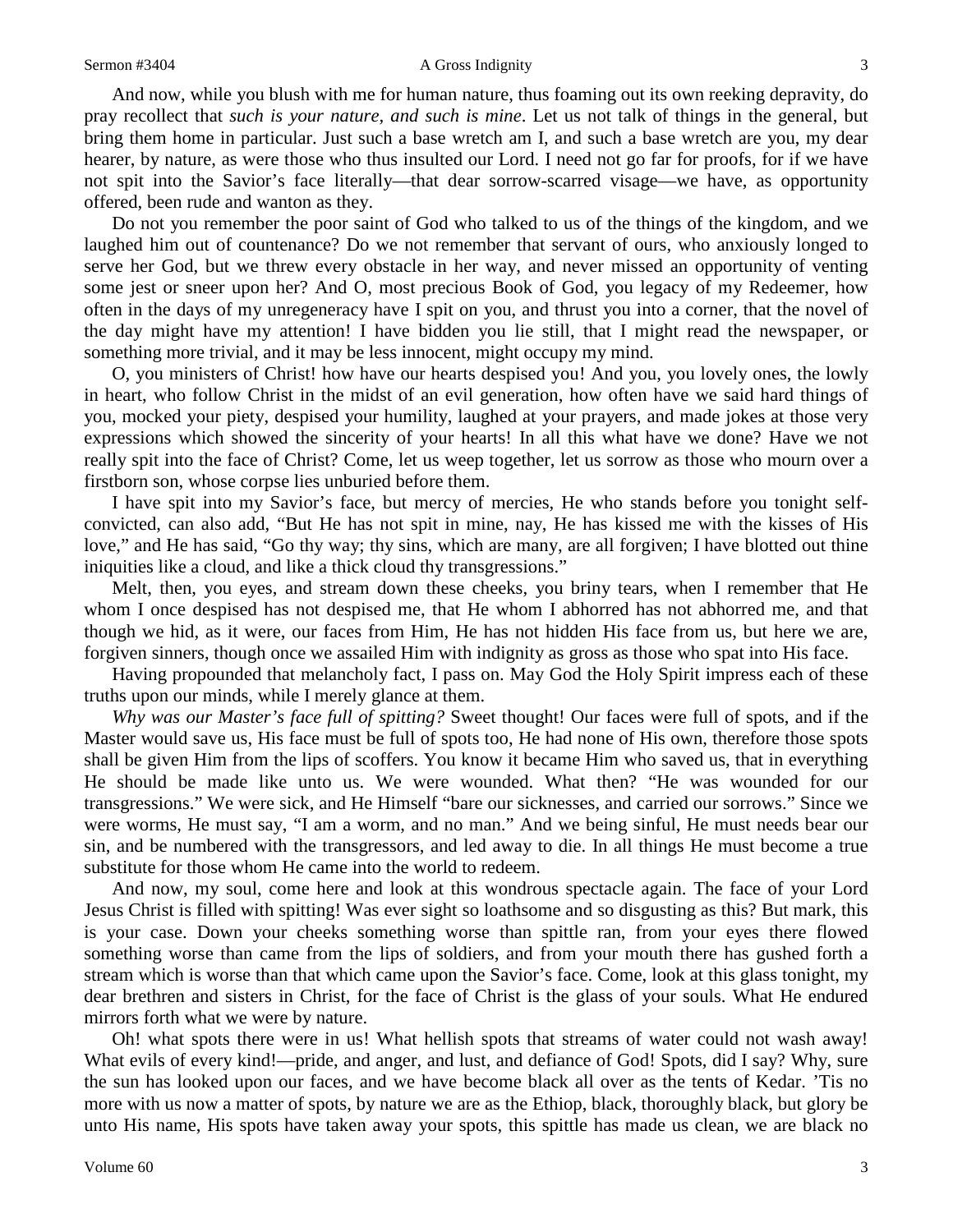longer, by faith we may feel tonight that that spittle on the Savior's face has washed away the sin from ours. His shame has taken away our sin, that spitting has taken away our guilt. And now what says your Lord of us? You know what sort of face He has. Just hear Him while He describes ours. You would scarce think that He could mean it, but certainly He does, for He has seen us often, and therefore, He should know.

He says of us, O prince's daughter—"Thine head (Song 7:5-6) upon thee is like Carmel, and the hair of thine head like purple: the king is held in the galleries." And again He says, "Thou art all fair, my love; there is no spot in *thee."* When I first had that text laid home to my soul, well do I recollect how it ravished my heart, I could not understand that my Lord and Master should actually look me in the face, and say, "Lo, thou art fair; there is no spot in thee."

Oh! it is a grand and noble truth. Faith grasps it, love dotes over it, our hearts treasure it. There is no spot left in a believer now.

#### *"Covered is my unrighteousness, From condemnation I am free."*

One bath in the precious blood takes away all spots, makes us whiter than the driven snow, and we stand before God fairest among the fair, accepted in the Beloved. Learn, then, O church of Christ, this great truth, that the spittle and the shame of the Savior's face have delivered you from the odious corruption that disfigured you, and you may, therefore, rejoice in His meekness who bare your reproach.

What Christ suffered by way of shame, we must remember, is *a picture of what we would have suffered forever,* if He had not become our substitute and daysman. Ah! my soul, when you see your Lord mocked, remember that shame and everlasting contempt must otherwise have been forever and ever your portion.

One of the ingredients of hell will be shame, to be laughed at for our folly, to be called madmen for our sin, to feel that angels despise us, that God scorns us, that the righteous themselves abhor us, this will be one of the flames of the pit that shall burn the spirits of men. To have no honor anywhere, not even among their base companions, is a bitter prospect, but there is no rank in hell, no being honored in the pit that yawns for the souls of men. "Shame shall be the promotion of fools, and everlasting contempt shall be their perpetual inheritance."

And think, my soul! this had been your portion, but your Master bore it for you, and now you shall never be ashamed because your master was ashamed for you, you shall not be confounded, neither shall you be put to shame, for He has taken away your reproach, and borne it on His own visage, and as for your rebuke, it has entered into His own heart, and He has taken it away forever—it shall never be brought to your remembrance.

Think, dear friends, of the honor which awaits the Christian by and by—

*"It does not yet appear How great we must be made; But when we see our Savior here, We shall be like our Head."*

We shall judge the angels. The fallen spirits shall be dragged up from their infernal dens, and we shall sit as assessors with the Son of God, to say "Amen" to that solemn sentence which shall perpetuate their fiery doom. We shall reign upon this earth a thousand years with Him, and then, clothed in white robes, our joyous spirits in our risen bodies shall enter into heaven's gates triumphant. There we shall be crowned, and treated as princes of the blood, there shall angels be our waiting servants, and principalities and powers shall assist us in our service of song. Before the mighty throne of blazing light, where God Himself does reign, we shall stand, and sing, and bow, and worship, and we too, shall have our thrones, and our kingdoms, and our crowns, and we shall reign forever and ever and ever.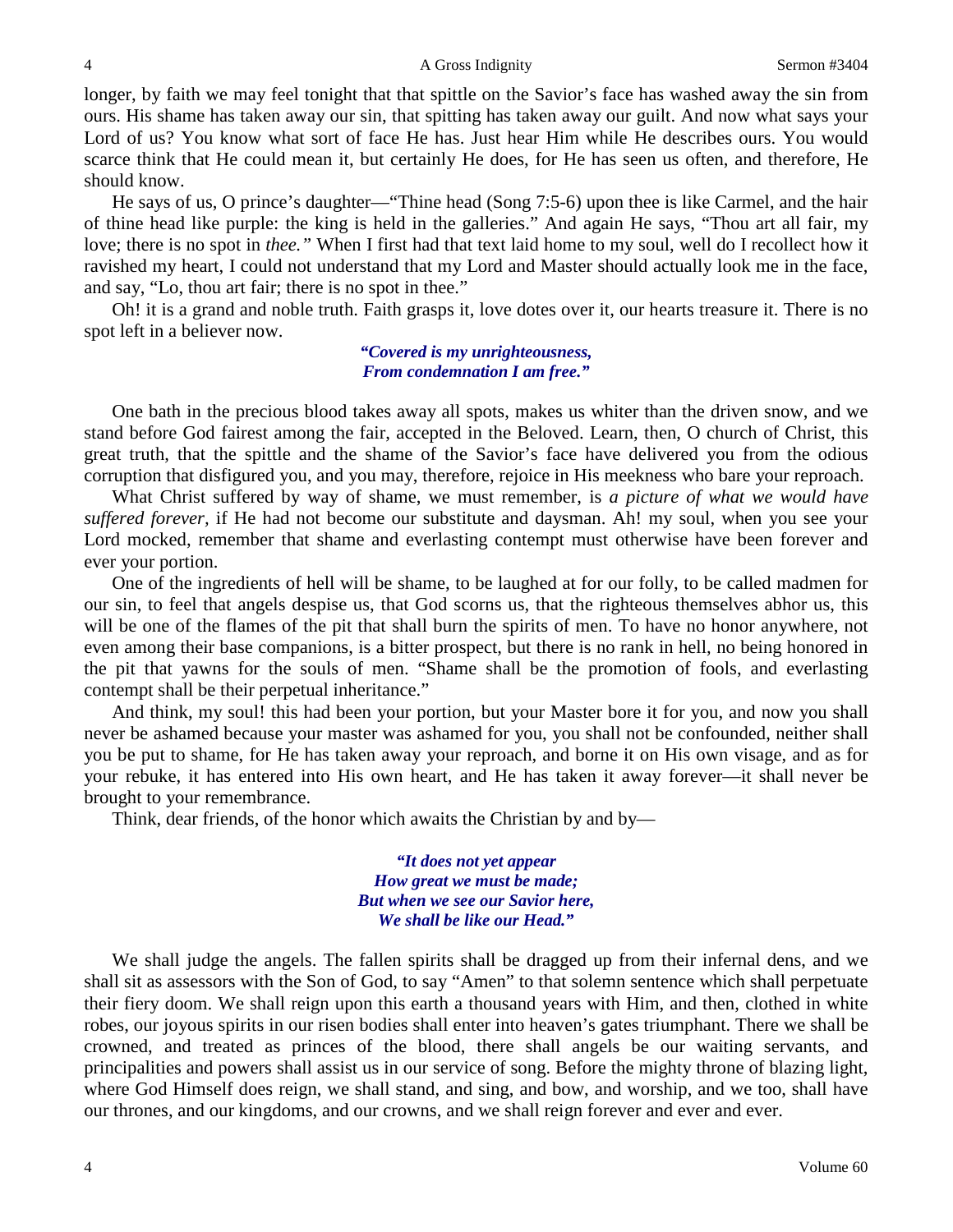Then we shall look back to that face that was covered with spittle, and we shall say, "We owe all this to that dear disfigured face, all this glory is the result of His shame, because He hid not His face from shame and spitting," therefore, we have "washed our robes, and made them white in the blood of the Lamb," therefore, stand we in the full blaze of heaven's own glory, and therefore, we serve JEHOVAH day and night in His temple. Let this sweet thought, then, dwell on your mind. Christ's shame has taken away your shame, His endurance of the spitting has secured your everlasting honor.

To draw another practical truth from this short but thrilling sentence, "They spit upon *him." Blessed Master!* "*if I be like thee, they well spit on me."* The less I am like You, the more the world will love me, but if, perchance, these wayfarers should see something in me that shows I have been with You, they will give me the remnants of that spittle which they did not spit into Your face. Oh! my Lord and Master! one prayer I offer, "Give me grace to bear that spittle, thankfully to receive it, and to rejoice because I am counted worthy not only to believe on You, but to suffer for Your sake."

There are many of you, I know, who meet the quiz and hear the laughter of your old companions, when you forsake them to follow Christ. In the associations you have formed, and in your family connections, you often encounter a treatment which is not pleasant to flesh and blood. Does not the evil one sometimes whisper to you, "Follow not with Christ, for this is a sect everywhere spoken against"? "Leave Him, and be honored, go not with Him, when He goes through Vanity Fair. Oh! do not suffer with Him this trial of cruel mocking."

Ah! that is the song of Satan. Stop your ears to it, and listen not for a moment, but listen you to this true note from heaven, "Rejoice ye in that day, and leap for joy, when they shall say all manner of evil against you falsely for my name's sake, for so persecuted they the prophets that were before you." Take joyfully not only the spoiling of your goods, but the spoiling of your character. Sing, as our sweet hymnster puts it—

> *"Jesus, I my cross have taken, All to leave, and follow Thee; Naked, poor, despised, forsaken, Thou my all from hence shall be."*

If the world thrust you out, run you to Him, or if it thrust you not out, go out of thine own accord. Go forth without the camp, bearing the reproach. When at any time your heart sinks within you, I would have you consider Him who "endured such contradiction of sinners against himself, lest thou be weary and faint in thy mind."

If at any time you would hide your face from the shame and spitting, think you see Him enduring it, and then you will thrust out your face and say, "Let me be a sharer with my Master, treat me like my Lord. If you spit on Him, spit on me, and rather than spit in His face, spit in mine. I will be glad enough if I can but shelter Him. It is my pride to suffer, my boast to be despised for His sake."

#### *"I nail my glory to His cross, And pour contempt on all my shame."*

Oh! this is a glory which an archangel can never know—the glory of being trampled on by the world for Jesus' sake, the honor of fellowship in suffering with Christ, and it shall be followed by a greater glory still, when we shall reign with Him above, because we have suffered with Him below.

To conclude, let me draw one more lesson from the fact that "They spit on him." Christian brothers and sisters, *you that love your Master, praise Him and extol Him*. How the early church used to talk of its martyrs! After those good men, who were stretched on the rack, had their flesh torn from their bones with red-hot pincers, were exposed to the gaze of the multitude naked, and their limbs cut away joint by joint, and then were burned in the fire, but stood calm, and dared without a sigh to declare that, though they were cut into a thousand pieces, they would never forsake their Lord and Master, how did the church ring with their praises—every Christian pulpit talked of them, every believer had an anecdote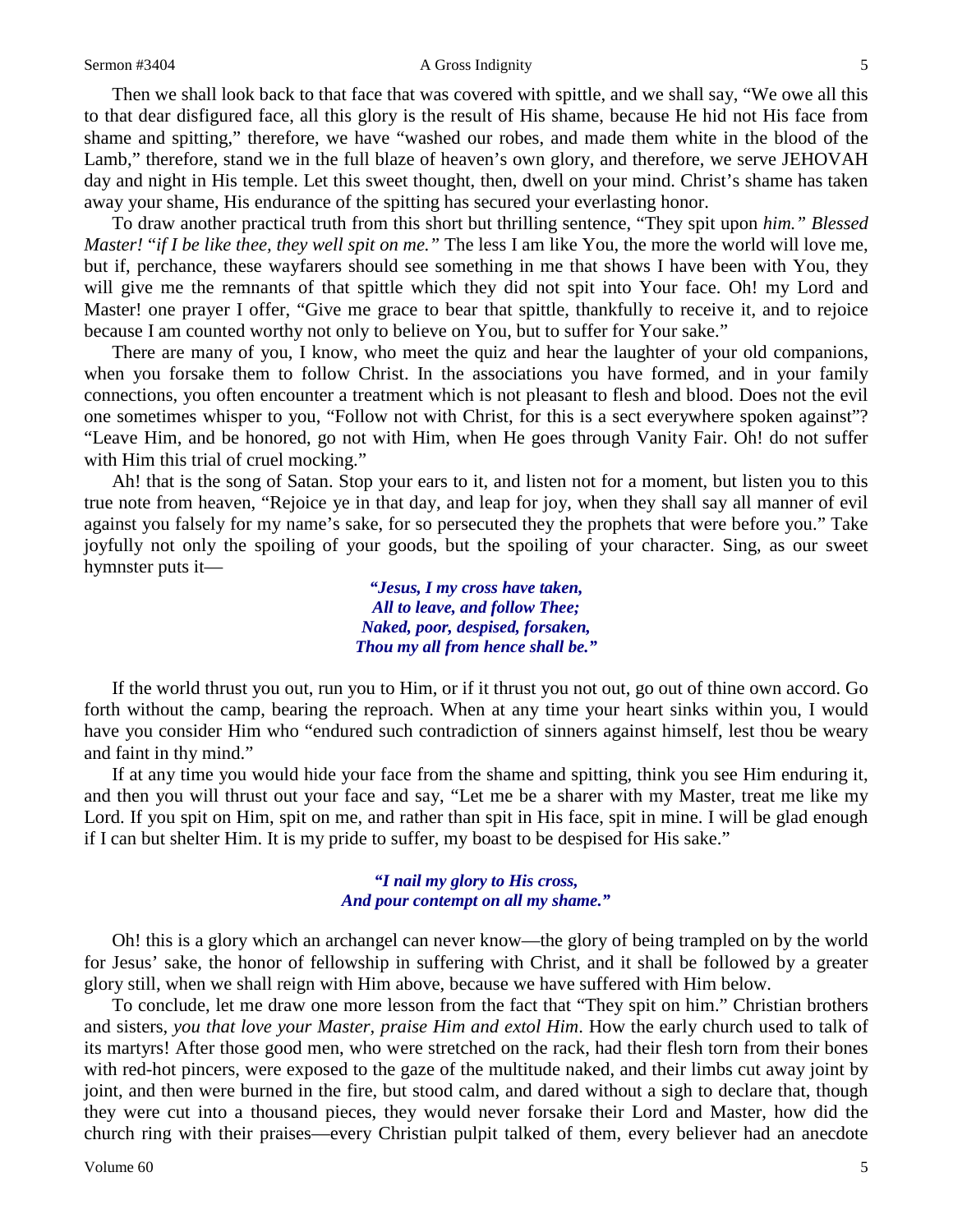concerning them. And shall not our conversation ring with the honor of this Martyr, this glorious Witness, this Redeemer, who thus suffered shame, and spitting, and death on the cross for us? Honor Him! Honor Him! Honor Him, ye blood-bought ones. Be not content to sing—

#### *"Bring forth the royal diadem, And crown Him Lord of all;"*

but bring it out, make it not a matter of song, but of deed. Bring it out and put it on His head.

You daughters of Jerusalem! go forth to meet King Solomon, and crown Him, crown Him with heart and hand. Take you the palm branches of your praises, and go forth to meet Him, spread your garments in the way, and cry, "Hosanna! Hosanna! Blessed is he that cometh in the name of the Lord," leading captivity captive, and scattering gifts for men.

Talk of Him in your houses, laud Him in your conversation, praise Him in your songs, waft you awhile your melodies on earth, till you shall lay aside this clay, and enter into heaven, there to give Him the fiery songs of flaming tongues, then emulate the seraphs, and surround His throne with everlasting hallelujahs, crying, "Unto him that loved us, and that washed us from our sins in His blood, unto Him be glory for ever and ever."

I think I see Him now. He stands before me. I see that very face that once endured the spitting. Oh! you angels! bring forth the crown, bring forth the crown, and let it be put upon His head this day! I see the piercings, where thorns penetrated His temple. Bring forth the diadem, I say, and put it on His head! 'Tis done. A shout rises up to heaven, louder than the voice of many waters. And what now? Bring forth another, and another, and another crown, and yet another, and anon another yet. And now I see Him. There He stands, and "on his head are many crowns."

It is not enough. You saints redeemed, bring forth more. You blood-bought ones, as you stream into heaven's gates, each one of you offer Him a new diadem, and you, my soul, though "less than the least of all saints," and the very chief of sinners, put your crown upon His head! By faith, I do it now. "Unto him that loved me, and that washed me from my sins in his blood, unto him be glory for ever and ever." From pole to pole let the echoes sound, yea, let the whole earth, and all that dwell therein, say, "Amen!"

### **EXPOSITION BY C. H. SPURGEON**

### *JOHN 8:29-59, MARK 14:1-9, JOHN 12:1-7*

Christ thus spake to His adversaries.

**John Chapter 8. Verse 29.** *And he that sent me is with me: the Father hath not left me alone; for I do always those things that please him.*

Brethren, what Christ could say, I trust many of His servants can also say in a like manner. "He that sent me is with me." What power, what pleasure must the presence of God give to His servants! "The Father hath not left me alone." Oh! how blessed to feel that behind us is the sound of our Master's feet, and that in us is the temple of His presence! We cannot, however, say as Christ did, "I do always those things that please him," for alas! we have the remembrance of sin this morning, and have to confess it in His sight. But let us also remember that He is faithful and just to forgive us our sins.

**30-31.** *As he spake these words, many believed on him. Then said Jesus to those Jews which believed on him, If ye continue in my word, then are ye my disciples indeed;*

It is not a mere profession that makes a man a saint, there must be a continuance of well-doing. We bind lads apprentice for a little time, but no man belongs to Christ unless he belongs to Him forever. There must be an entire giving up of one's self, in life and unto death, to the Lord's cause.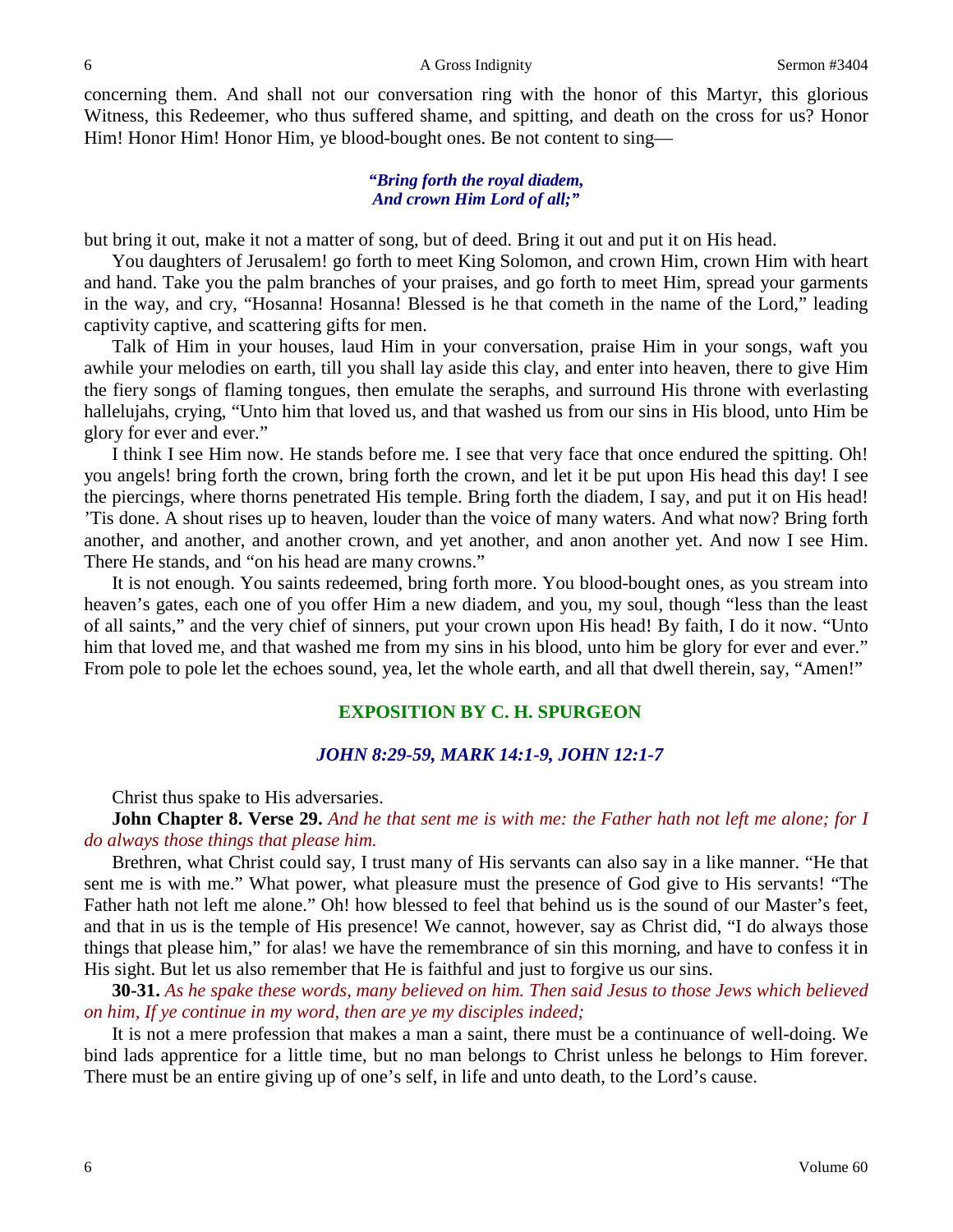**32-34.** *And ye shall know the truth, and the truth shall make you free. They answered him, We be Abraham's seed, and were never in bondage to any man: how sayest thou, Ye shall be made free? Jesus answered them, Verily, verily, I say unto you, Whosoever committeth sin is the servant of sin.*

There is this in the original, "Whosoever maketh sin." It is not exactly, "Whosoever committeth it," because if so, all would be the servants of sin, and God would have no sons at all. But it says in the original, "Whosoever maketh sin," that is, whosoever makes it his choice, and makes it the delight of his soul, whosoever doth this is the servant of sin, and is no son of God.

**35.** *And the servant abideth not in the house forever: but the Son abideth ever.*

He may be in the house, and have slender privileges for a time, but these soon go away.

**36.** *If the Son therefore shall make you free, ye shall be free indeed.*

And give you the privileges of sons.

**37-38.** *I know that ye are Abraham's seed; but ye seek to kill me, because my word hath no place in you. I speak that which I have seen with my Father: and ye do that which ye have seen with your father.*

Men always act according to their natures. We shall find the polluted fountain sending forth filthy streams. We do not expect to hear sweet singing from a serpent, nor, on the other hand, do we expect hissing from the bird, but every creature is after its own kind. Christ, coming from the Father, reveals God, ungodly men, coming from the devil, reveal the devil.

**39-42.** *They answered and said unto him, Abraham is our father. Jesus saith unto them, If ye were Abraham's children, ye would do the works of Abraham. But now ye seek to kill me, a man that hath told you the truth, which I have heard of God: this did not Abraham. Ye do the deeds of your father. Then said they to him, We be not born of fornication; we have one Father, even God. Jesus said unto them, If God were your Father, ye would love me: for I proceeded forth and came from God; neither came I of myself, but he sent me.*

You would see in Me a brother, you would perceive in Me the attributes of God, and being made like unto God as His sons, would love the Godhead in Me.

**43-44.** *Why do ye not understand my speech? even because ye cannot hear my word. Ye are of your father, the devil, and the lusts of your father ye will do.*

Christ does not speak very gentle words at all times. A deeply-rooted disease needs a sharp medicine, and He gives it. He uses the knife sometimes, and if there be a deadly ulcer that must be cut away, He knows how to do it with all the sternness of which His loving heart is capable.

**44.** *He was a murderer from the beginning, and abode not in the truth, because there is no truth in him.*

The first murder was committed by his suggestion. Cain was guilty of it, but Satan instigated it. He has ever been a man-killer, and so Christ says that, inasmuch as they sought to kill Him, they were worthy sons of their parent. "There is no truth in him."

**44.** *When he speaketh a lie, he speaketh of his own:*

It is his own idiom. You may always know him by it.

**44.** *For he is a liar, and the father of it.*

The father of all liars, and of all lies.

**45-46.** *And because I tell you the truth, ye believe me not. Which of you convinceth me of sin? And if I say the truth, why do ye not believe me?*

Oh! matchless argument! Now were they silent indeed. His whole life was before them, He had not lived in secret, and yet He could appeal to his whole life, from the first day even to this time, and say, "Which of you convinceth me of sin?" It is this that weakens our testimony for God, that we are so imperfect and full of sin. Let us seek to imitate the Master, for the more clean we are from these imperfections, the more shall we be able to shut the mouths of our adversaries.

**47-48.** *He that is of God heareth God's words: ye therefore hear them not, because ye are not of God. Then answered the Jews, and said unto him, Say we not well that thou art a Samaritan, and hast a devil?*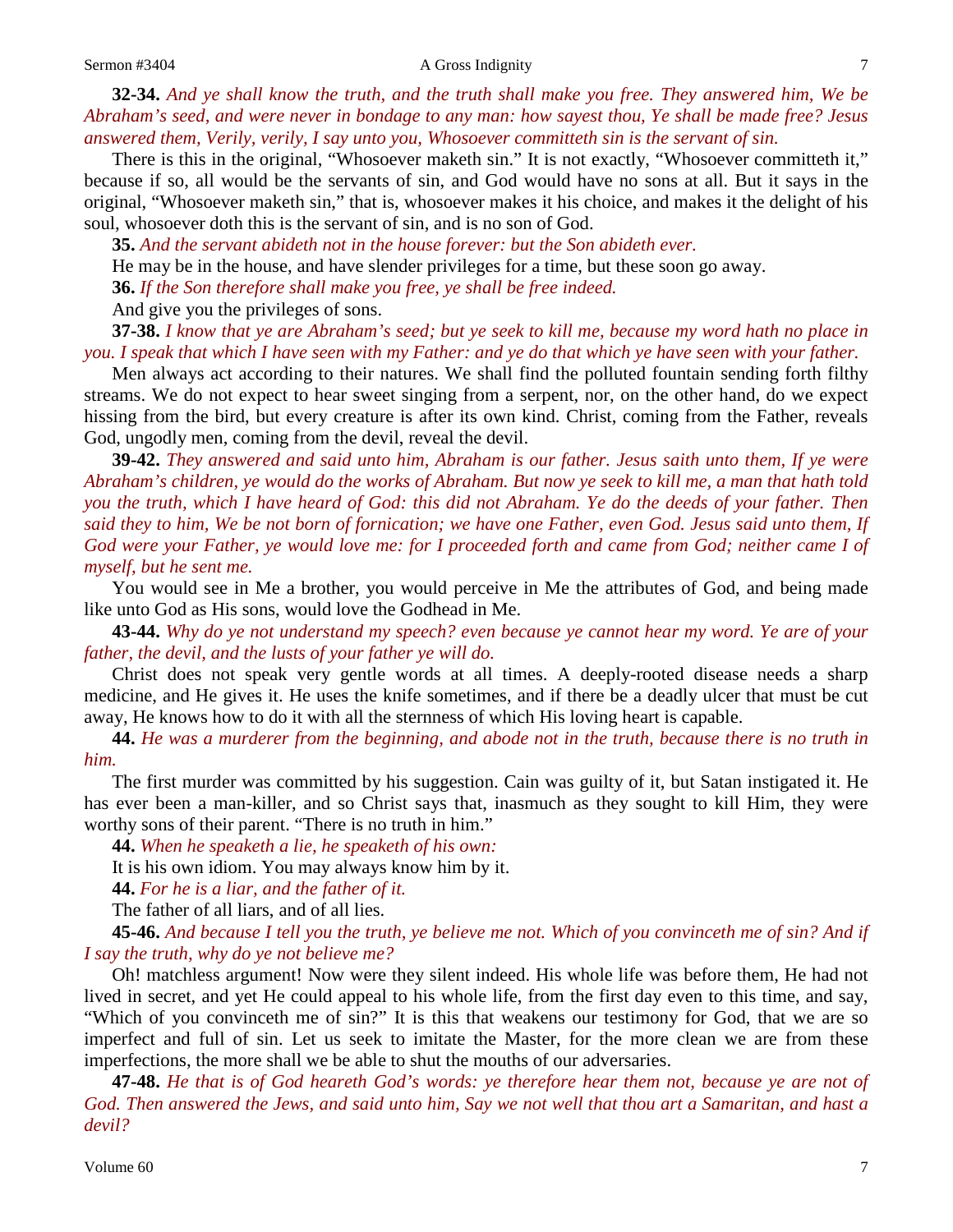Always abuse your adversary if you cannot answer him, this is always the devil's tactic. When he cannot overthrow religion, then he seeks to append opprobrious titles to those who profess it. It is an old and stale trick, and has lost much of its force. Our Savior did not answer the accusation of His being a Samaritan, but inasmuch as what they said about His having a devil would touch His doctrine, He answered that.

**49-51.** *Jesus answered, I have not a devil; but I honour my Father, and ye do dishonour me. And I seek not mine own glory: there is one that seeketh and judgeth. Verily, verily, I say unto you, If a man keep my saying, he shall never see death.*

The sting of it shall be taken away, he may fall asleep, he will do so, but he shall not see death.

**52-56.** *Then said the Jews unto him, Now we know that thou hast a devil. Abraham is dead, and the prophets; and thou sayest, If a man keep my saying, he shall never taste of death. Art thou greater than our father Abraham, which is dead? and the prophets are dead: whom do makest thou thyself? Jesus answered, If I honour myself, my honour is nothing: it is my Father that honoureth me; of whom ye say, that he is your God: yet ye have not known him; but I know him: and if I should say, I know him not, I shall be a liar like unto you: but I know him, and keep his saying. Your father Abraham rejoiced to see my day: and he saw it, and was glad.*

There is a great force in the original language here, "He was glad." There was an excessive joy which holy men had in looking forward to the coming of Christ. I do not think that we give ourselves enough room for joy in our religion. There are some persons who think it the right thing to restrain their emotions. They have no burstings forth of joy, and seldom a shout of sacred song.

But oh! my brethren, if there is anything that deserves the flashing eye, and the leaping foot, and the bounding heart, it is the great truth that Jesus Christ has come into the world to save sinners, even the chief. Let us be glad as often as we make mention of His name.

**57.** *Then said the Jews unto him, Thou art not yet fifty years old, and hast thou seen Abraham?* Why, He was hardly thirty, but sorrow had made him appear old.

**58.** *Jesus said unto them, Verily, verily, I say unto you, Before Abraham was, I am.*

Here He claims His deity to the fullest extent, and those who can read the New Testament, and profess to believe it, and yet not see Christ as a claimant of deity, must be willfully blind.

**59.** *Then took they up stones to cast at him: but Jesus hid himself, and went out of the temple, going through the midst of them, and so passed by.*

This is always the sinner's argument against the right, first, hard words, and then stones.

**Mark Chapter 14. Verses 1-3.** *After two days was the feast of the passover, and of unleavened bread: and the chief priests and the scribes sought how they might take him by craft, and put him to death. But they said, Not on the feast day, lest there be an uproar of the people. And being in Bethany in the house of Simon the leper,—*

A well-known person. There were plenty of Simons, and so they had to put another name to distinguish him. You remember Simon the Pharisee, in whose house Christ was anointed by a woman, who washed His feet with tears. This is another Simon. Not Simon the Pharisee, but Simon the Leper. A healed man, no doubt, or he could not have entertained guests. There can be no question by whom he was healed, for there was nobody else that could heal leprosy, except our Divine Lord. "And being at Bethany in the house of Simon the leper."

**3.** *As he sat at meat, there came a woman having an alabaster box of ointment of spikenard very precious; and she brake the box, and poured it on his head.*

It does not want any "it," "poured on his head." The liquid nard flowed over His locks, and as it was with Aaron, it went, doubtless, down His beard to the utmost skirts of His garments.

**4.** *And there were some that had indignation within themselves, and said, Why was this waste of the ointment made?*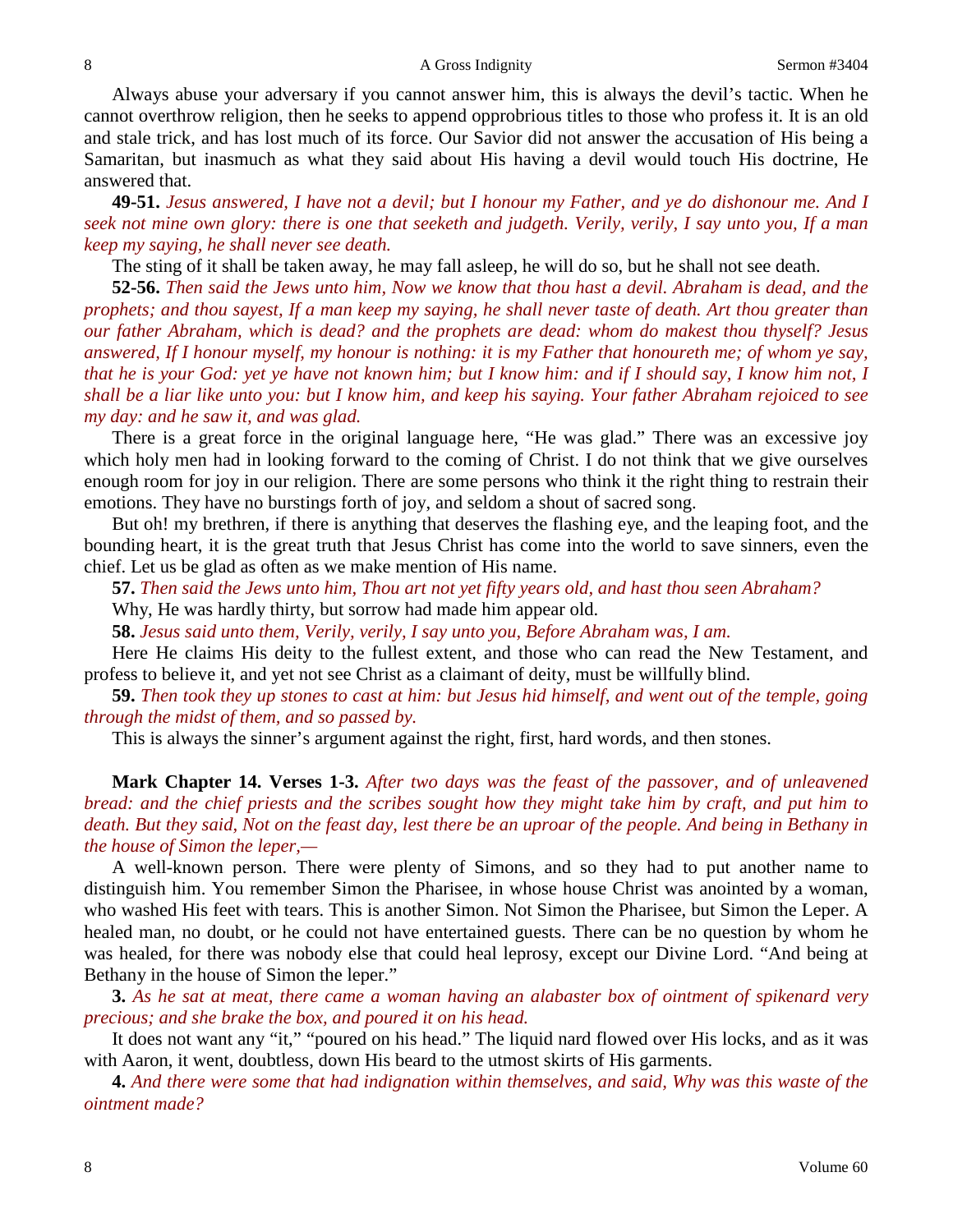Matthew says that they were disciples. Shame upon them. The ointment was put to its proper use. It was more wasted when it was in the box than when it was out of it, for it was doing nothing inside the alabaster box. But when it came out, it was answering its purpose. It was perfuming all round about. "Why was this waste of the ointment made?" When lives are lost in Christ's honor, or strength is spent in His service, there is no waste. It is what life and strength are made for—that they may be spent for Him.

**5-6.** *For it might have been sold for more than three hundred pence, and have been given to the poor. And they murmured against her. And Jesus said, Let her alone; why trouble ye her? she hath wrought a good work on me.*

Or *"in me."*

**7.** *For ye have the poor with you always,—*

If you help them one day, they are poor, and they want helping the next. Or if you help them and leave them, leaving them because they go home to God, there are other poor people sure to come, for they will never cease out of the land. "Ye have the poor with you always."

**7.** *And whensoever ye will ye may do them good: but me ye have not always.*

"Ye can only do this for Me during the few days that I shall be with you. Within a week I shall be crucified. Forty more days I shall be gone from you. Me ye have not always."

**8-9.** *She hath done what she could: she is come aforehand to anoint my body to the burying. Verily I say unto you, Wheresoever this gospel shall be preached throughout the whole world, this also what she hath done shall be spoken of for a memorial of her.*

And it is so to this day. Christ's Gospel is preached tonight, and this woman's love will be remembered.

John also speaks of this in his twelfth chapter.

## **John Chapter 12. Verses 1-2.** *Then Jesus six days before the passover came to Bethany, where Lazarus was which had been dead, whom he raised from the dead. There they made him a supper;*

It was in the house of Simon the leper, a near acquaintance, perhaps a relative, of this beloved family, for we find that Martha served, but Lazarus was one of them that sat at the table with Him. The two families had coalesced for this festival, and well they might, for in one case someone had been healed of leprosy, and in the other case Lazarus had been raised from the dead. It was a holy, happy feast.

**2-3.** *And Martha served: but Lazarus was one of them that sat at the table with him. Then took Mary a pound of ointment of spikenard, very costly, and anointed the feet of Jesus,—*

The other Evangelist said, "anointed his head." And they are both right. She anointed His head and His feet.

**3.** *And wiped his feet with her hair: and the house was filled with the odour of the ointment.*

Everybody perceived and enjoyed it and understood what costly ointment it must be which loads the air with so delicate a perfume.

**4.** *Then saith one of his disciples, Judas Iscariot, Simon's son, which should betray him,—*

I wonder whether he was son of that Simon the leper, and whether a spiritual leprosy did cling to him. That, we know, was the case.

**5-6.** *Why was not this ointment sold for three hundred pence, and given to the poor? This he said, not that he cared for the poor; but because he was a thief, and had the bag, and bare what was put therein.*

Observe that the sharpest critics of the works of good men are very often no better than they should be. This Judas is indignant with what Mary does, and claim that he cares for the poor, but all the while he is a thief. Whenever a man is very quick condemning gracious men and women, you may be quite as quick in condemning him. He is a Judas usually.